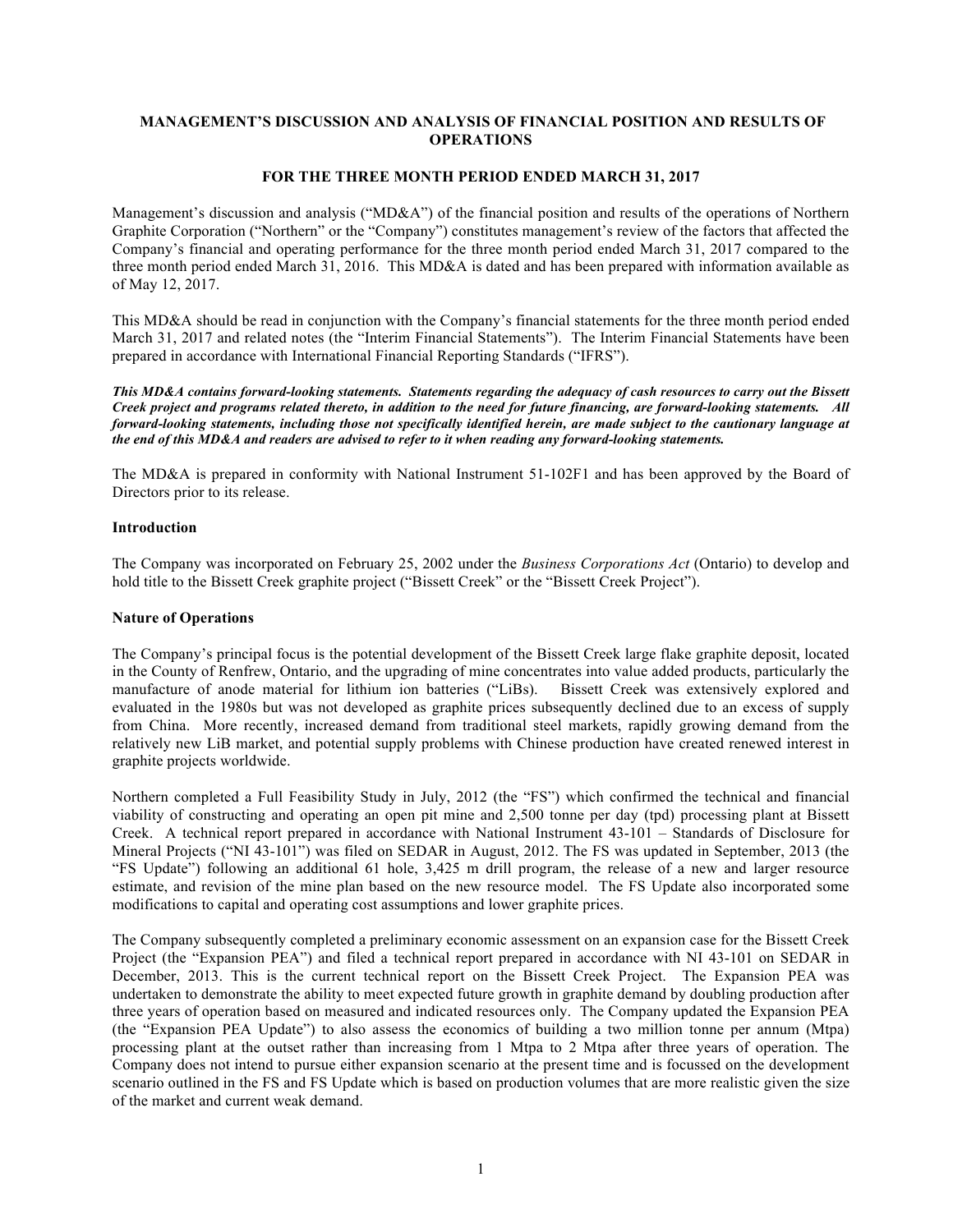In August 2013, the Ontario Ministry of Northern Development and Mines ("MNDM") accepted the Company's amended mine closure plan ("MCP") which is based on the FS. The Company is in a position to begin construction of a mine at Bissett Creek, subject to arranging the necessary full project financing and finalizing the permitting. The Company intends to file a statement of material change with the MNDM to reflect modifications in the FS Update and as a result, the MNDM could instead require the Company to file an amendment to the closure plan. A number of operational permits and environmental authorizations are also required and are expected to be obtained in the normal course prior to the commencement of mining operations.

### **The Bissett Creek Project**

The Company holds a 100% interest in the Bissett Creek Project, which is located approximately 15 km from the Trans-Canada Highway (Highway 17) between the towns of Deep River and Mattawa, Ontario. Bissett Creek is located in the United Townships of Head, Clara and Maria, in the County of Renfrew, Province of Ontario, approximately 300 km northeast of Toronto and 200 km west of Ottawa, Ontario.

The Bissett Creek property consists of Ontario mining lease number 109550 (covering 565 hectares) which expires on August 31, 2035, and Ontario mining lease number 109335 (covering 1,938 hectares) which expires on June 30, 2034 (the "Mining Leases"). Property taxes and annual rental payments with respect to the Mining Leases are payable to the Minister of Finance and were \$23,639 in 2016. The Company also holds five unpatented mining claims, which are contiguous to Bissett Creek, and cover approximately 464 hectares.

Royalties on Bissett Creek consist of an annual advance payment of \$27,000 to the three original prospectors that discovered the deposit which will be credited against a royalty of \$20 per ton of concentrate sold once the mine is operational, and a 2.5% Net Smelter Royalty ("NSR") on any other minerals derived from the Bissett Creek property.

Graphite prices began to increase in 2005 due to increased demand in traditional steel and automotive markets and peaked in 2012 in a range of US\$2,500 to \$3,000 per tonne for large flake graphite and some shortages were reported. The subsequent slowdown in the Chinese economy combined with a lack of growth in economies in the US/Japan/Europe has caused prices to fall back over 50% from 2012 levels. Based on its review of industry sources, the Company believes prices are currently around US\$800 for large flake graphite while +50 mesh XL flake is selling for approximately US\$1,500 per tonne and +32 mesh XXL flake over US\$2,000 per tonne. One of the key factors which differentiates Bissett Creek from other deposits is that approximately 60% of production will be XXL and XL flake. The Company believes that it can achieve an average selling price in the order of US\$1,500/tonne in the current market.

The Company also intends to produce and sell value added products such as expandable graphite, anode material for lithium ion batteries and high purity flake graphite which receive premium prices. While traditional markets have declined, graphite is the anode material in lithium ion batteries and that market is rapidly growing due to their use in cell phones, cameras, laptops, power tools, etc. and more recently, hybrid and all electric vehicles and stationary storage. This creates the potential for higher prices. No value added products are included in the economics in the FS or Expansion PEA or the updates thereto.

As at March 31, 2017, the Company had capitalized \$11,620,250 of exploration and evaluation expenditures relating to Bissett Creek. Over the next twelve months the Company intends to complete the majority of the permitting required to initiate construction and operations while it continues to seek full project financing.

### **Mineral Resources**

Based on a 1.02% graphitic carbon ("Cg") cut-off, the Bissett Creek deposit has estimated Measured and Indicated resources of 69.8 million tonnes grading 1.74% Cg (1.2 million tonnes of in situ graphite) and Inferred resources of 24.0 million tonnes grading 1.65% Cg (0.4 million tonnes of in situ graphite) (the "2013 Resource Estimate"). The base case cut-off grade was selected based on results of the FS with adjusted metal prices.

Mineral resources were estimated in conformance with the CIM Mineral Resource definitions referred to in NI 43-101 Standards of Disclosure for Mineral Projects. Pierre Desautels, P.Geo., Principal Resource Geologist, and Gordon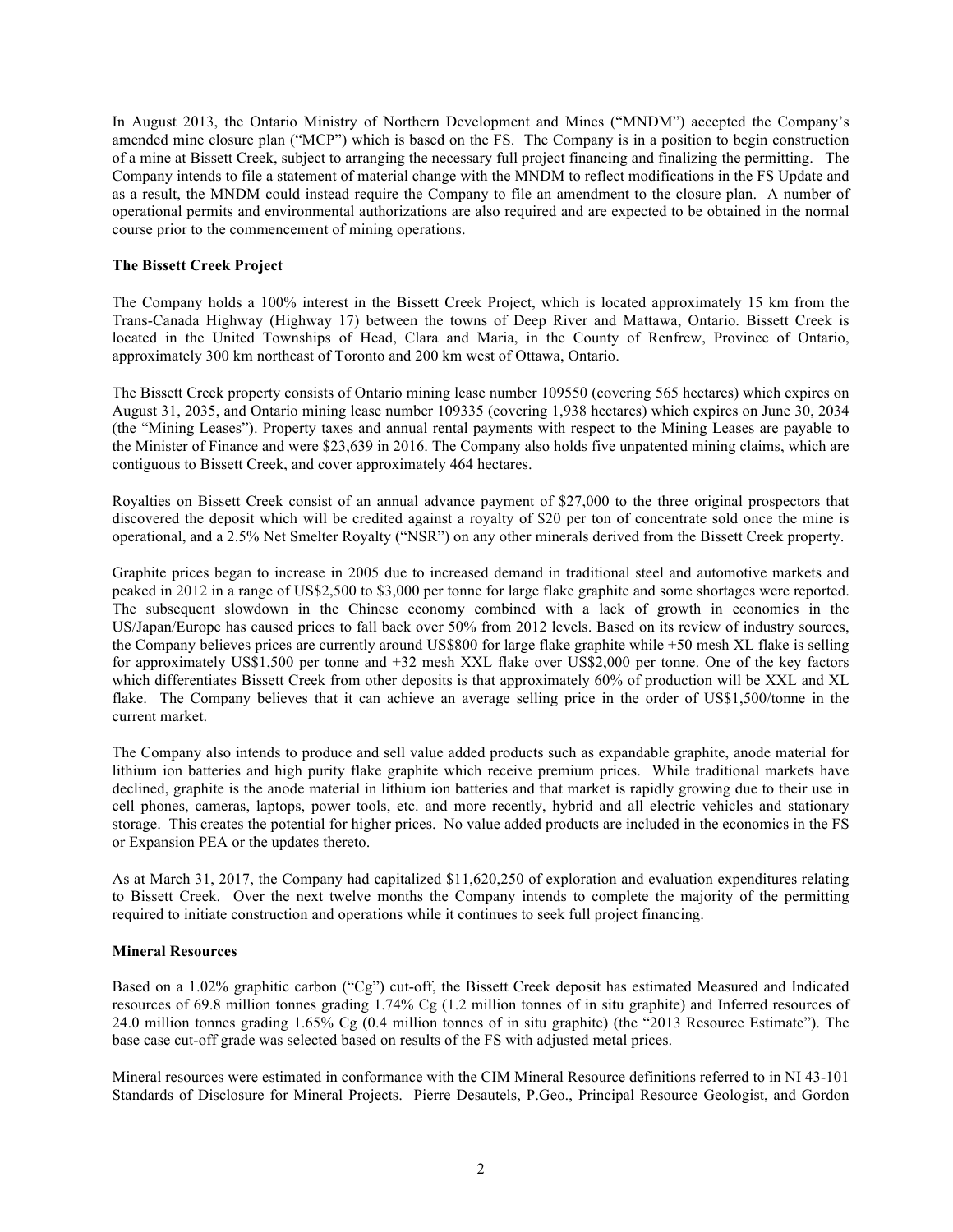Zurowski, P.Eng., Principal Mining Engineer, both of AGP and Qualified Persons under NI 43-101 who are independent of the Company, prepared the mineral resource estimate.

*Mineral resources that are not mineral reserves do not have demonstrated economic viability. The estimate of mineral resources may be materially affected by environmental, permitting, legal, title, taxation, sociopolitical, marketing, or other relevant issues including changing costs, recoveries and mineral prices.*

*The quantity and grade of reported inferred mineral resources are uncertain in nature and there has been insufficient exploration drilling to define these inferred mineral resources as indicated or measured mineral resources and it is uncertain if further exploration will result in upgrading them to indicated or measured mineral resources.*

## **Feasibility Study**

The Company completed a bankable Full Feasibility Study for the Bissett Creek Project in August, 2012. The FS was prepared by GMining Services Inc. and included contributions from SGS Canada Inc. (Lakefield–metallurgy and Geostat-resource modelling), Knight Piesold Ltd. (environmental, permitting, tailings management and road infrastructure) and Met-Chem Canada Inc. (process engineering). The FS confirmed the technical and financial viability of constructing and operating an open pit mine and 2,500 tpd processing plant at Bissett Creek**.** The Company subsequently revised the mine plan in the FS based on the 2013 Resource Estimate and updated the FS economics ("FS Update"). The FS Update also incorporated some modifications to capital and operating cost assumptions and lower graphite prices. The FS update was prepared by AGP and as it did not constitute a material change, a new NI 43-101 report was not filed.

| Summary of Updated Feasibility Study Economics |  |  |  |  |
|------------------------------------------------|--|--|--|--|
|------------------------------------------------|--|--|--|--|

|                                                             | 2013 FS Update | <b>2012 FS</b> |
|-------------------------------------------------------------|----------------|----------------|
|                                                             | (base case)    |                |
| Probable reserves (million tonnes)                          | $28.3Mt*$      | 19.0Mt         |
| Feed Grade (% graphitic carbon)                             | $2.06\%*$      | 1.89%          |
| Waste to ore ratio (excl. low grade stockpile)              | 0.79           | 0.50           |
| Processing rate (tonnes per day - 92% availability)         | 2,670          | 2,300          |
| Mine life*                                                  | 28 years       | 23 years       |
| Mill recovery                                               | 94.7%          | 92.7-94.7%     |
| Average annual production                                   | 20,800t        | 15,900t        |
| Capital cost (\$ millions - including 10% contingency)      | \$101.6M       | \$102.9M       |
| Cash operating costs $(\frac{1}{2})$ tonne of concentrate)* | \$795/t        | \$968/t        |
| Mining costs (\$/tonne of ore)                              | \$5.63         | \$5.79         |
| Processing costs (\$/tonne of ore)                          | \$8.44         | \$9.60         |
| General and administrative costs (\$/tonne of ore)          | \$2.50         | \$2.94         |
| CDN/US dollar exchange rate                                 | 0.95           | 1.00           |
| Graphite prices (US\$ per tonne)                            | \$1,800        | \$2,100        |
| Pre tax NPV $@8\%$ (CDN\$ millions)                         | \$129.9        | \$71.7         |
| Pre tax IRR $(\% )$                                         | 19.8%          | 15.6%          |
| After tax NPV $@8\%$ (CDN\$ millions)                       | \$89.3         | \$46.9         |
| After tax IRR $(\% )$                                       | 17.3%          | 13.7%          |

\*Includes 24 million tonnes ("Mt") grading 2.20% Cg and 4.0 Mt grading 1.26% Cg of low grade stockpile ("LGS") to be processed at the end of the mine life. An additional 12.5 Mt LGS grading 1.26% Cg is stored in the pit and is available for processing through a future expansion or at the end of the mine life. The waste to ore ratio is 0.24 if the low grade stockpile is processed. All grades are diluted.

The proposed development of the Bissett Creek graphite deposit consists of a shallow open pit mine and a processing plant with conventional crushing, grinding and flotation circuits followed by concentrate drying and screening. The capacity of the plant is 2,670 tpd (based on 92% availability). Power for the plant will be generated on site using compressed natural gas ("CNG") that will be delivered by truck from the main Trans Canada line, 15 km away. The processing plant includes a sulphide flotation circuit to remove enough sulphides to make approximately 97% of the tailings benign. All sulphide and non-sulphide generating waste rock will be backfilled into mined out areas of the pit after five years of operation, and all sulphide tailings after eight years, resulting in low final closure costs. The CNG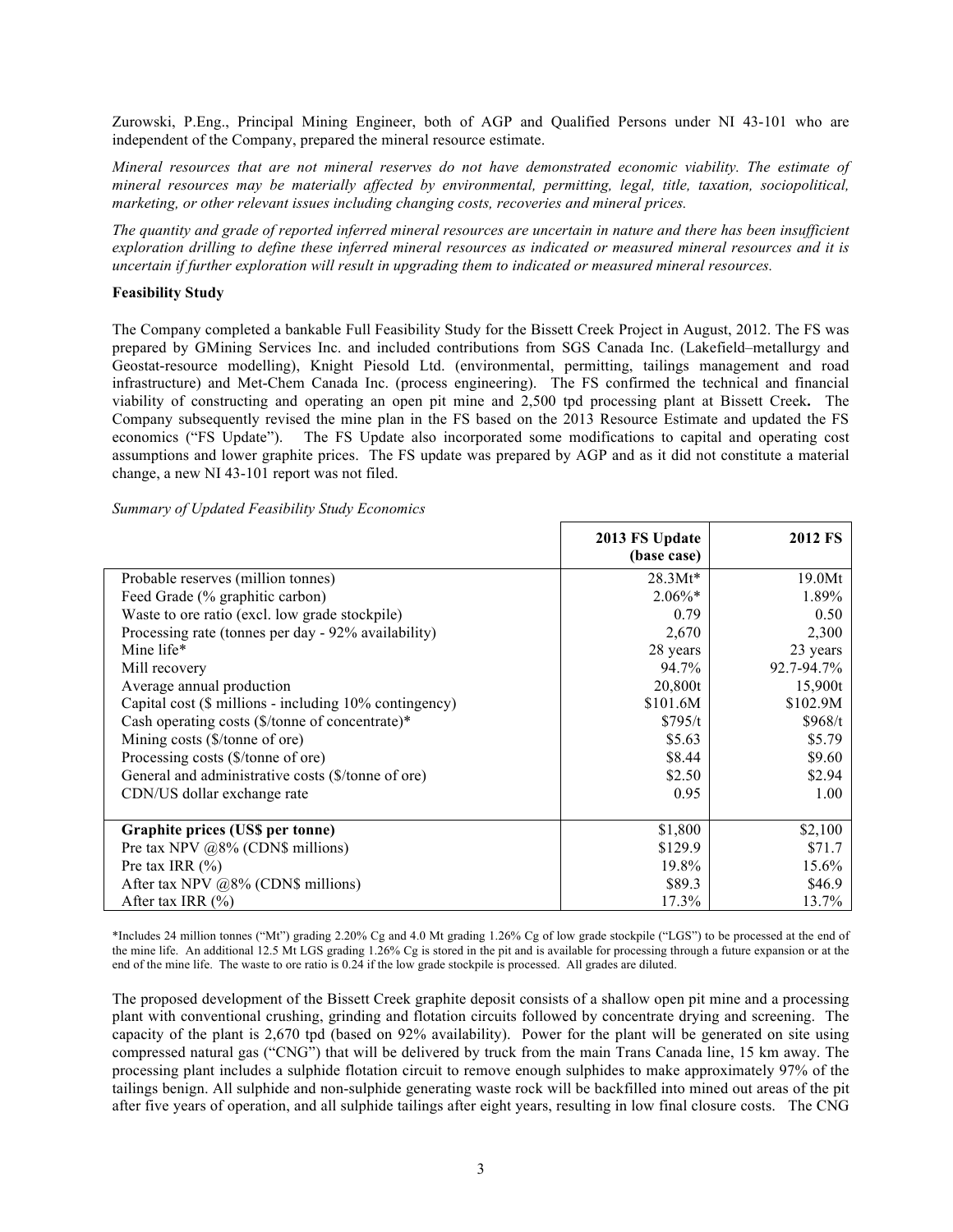will fuel five 1.0 MW-generators to produce electrical power and waste heat from the generators will be used to dry the concentrate.

Probable mining reserves for the Bissett Creek deposit were established based on, and are a subset of, the 2013 Resource Estimate. The final mine plan only contemplated a 25 to 30 year operation and resulted in Probable reserves of 28.3 Mt of ore grading 2.06% Cg based on a COG of 0.96% Cg. Probable reserves include 24.3 Mt grading 2.20% Cg that will be processed first and 4.0 Mt grading 1.26% Cg from a low grade stockpile ("LGS") that will be processed at the end of the mine life. In order to increase head grades in the initial years of production while maintaining a reasonable stripping ratio, Measured and Indicated resources grading between 0.96% Cg and 1.5% Cg will be stockpiled, largely within the mined out areas of the pit. The total LGS will be 16.5 Mt grading 1.26% Cg and will provide a great deal of flexibility in future operations as it will be available for processing at a later date, either through an expanded facility or at the end of the mine life. It also represents a low cost source of feed that could be processed during periods of depressed prices.

There are an additional 27.3 million tonnes of Measured and Indicated resources grading 1.62% Cg which are not included in the mine plan and 24 million tonnes of Inferred resources grading 1.65% Cg which are treated as waste. Resources limits have not yet been fully defined and resources may be expanded in the future with additional drilling.

Flake graphite is sold based on 80% meeting the required size specification. Therefore, smaller flake sizes can be blended into larger as long as the carbon content is maintained. The -100 mesh small flake concentrate that will be produced from Bissett Creek is suitable for this purpose. After blending, the FS Update assumes 60% of Bissett Creek production will be +50 mesh and a third of this material is actually +32 mesh, 35% of production will be +80 mesh, and 5% will be +100 mesh. The weighted average price that would be realized by Bissett Creek concentrates was estimated at US\$1,800/t at the time of the FS Update.

|                             | \$2,100 |            | \$1,800 |            | \$1,500 |            |
|-----------------------------|---------|------------|---------|------------|---------|------------|
|                             | $NPV^*$ | <b>IRR</b> | $NPV*$  | <b>IRR</b> | $NPV*$  | <b>IRR</b> |
| <b>Base Case</b>            | \$201.1 | 25.7%      | \$129.9 | 19.8%      | \$58.7  | 13.6%      |
| Grade $+10\%$               | \$250.6 | 29.7%      | \$172.3 | 23.4%      | \$93.9  | 16.8%      |
| Grade $-10\%$               | \$151.6 | 21.6%      | \$87.6  | $16.2\%$   | \$23.6  | $10.3\%$   |
| <b>Operating costs -10%</b> | \$218.8 | 27.1%      | \$147.6 | 21.3%      | \$76.5  | 15.2%      |
| Operating costs $+10\%$     | \$183.4 | 24.2%      | \$112.2 | 18.3%      | \$41.0  | 11.9%      |
| Capex $-10\%$               | \$212.3 | 28.4%      | \$141.2 | 22.0%      | \$70.0  | 15.3%      |
| Capex $+10\%$               | \$189.8 | 23.4%      | \$118.7 | $18.0\%$   | \$47.5  | 12.2%      |
| *\$ millions $\omega$ 8%    |         |            |         |            |         |            |

*Sensitivity Analysis - FS Update:*

A number of significant, low risk opportunities exist to improve upon the FS Update including.

- There is scope to reduce capital costs through the purchase of used equipment and lease financing of the mining fleet and natural gas generators.
- The 2013 Preliminary Economic Assessment and the Expansion PEA Update show that the economics of building a processing plant with double the capacity of that used in the FS Update are more attractive.
- Additional testing has determined that waste rock and the low grade stockpile will not become acid generating for a substantial period of time and therefore a lined pad is not required as contemplated in the FS Update. Also, the Company intends to build an engineered wetland to treat any run off from the low grade stockpile and therefore no financial assurance will be necessary to return to the pit, any potentially acid generating material that is stored on surface.
- The Company has carried out extensive purification testing and has developed a commercial process to produce and sell high purity  $(≥99.95\% \text{ Cg})$  products. A pilot plant test is planned.
- The Company has successfully upgraded Bissett Creek concentrate for use in lithium ion batteries. Testing to further define the capital and operating costs of constructing an upgrading facility is ongoing.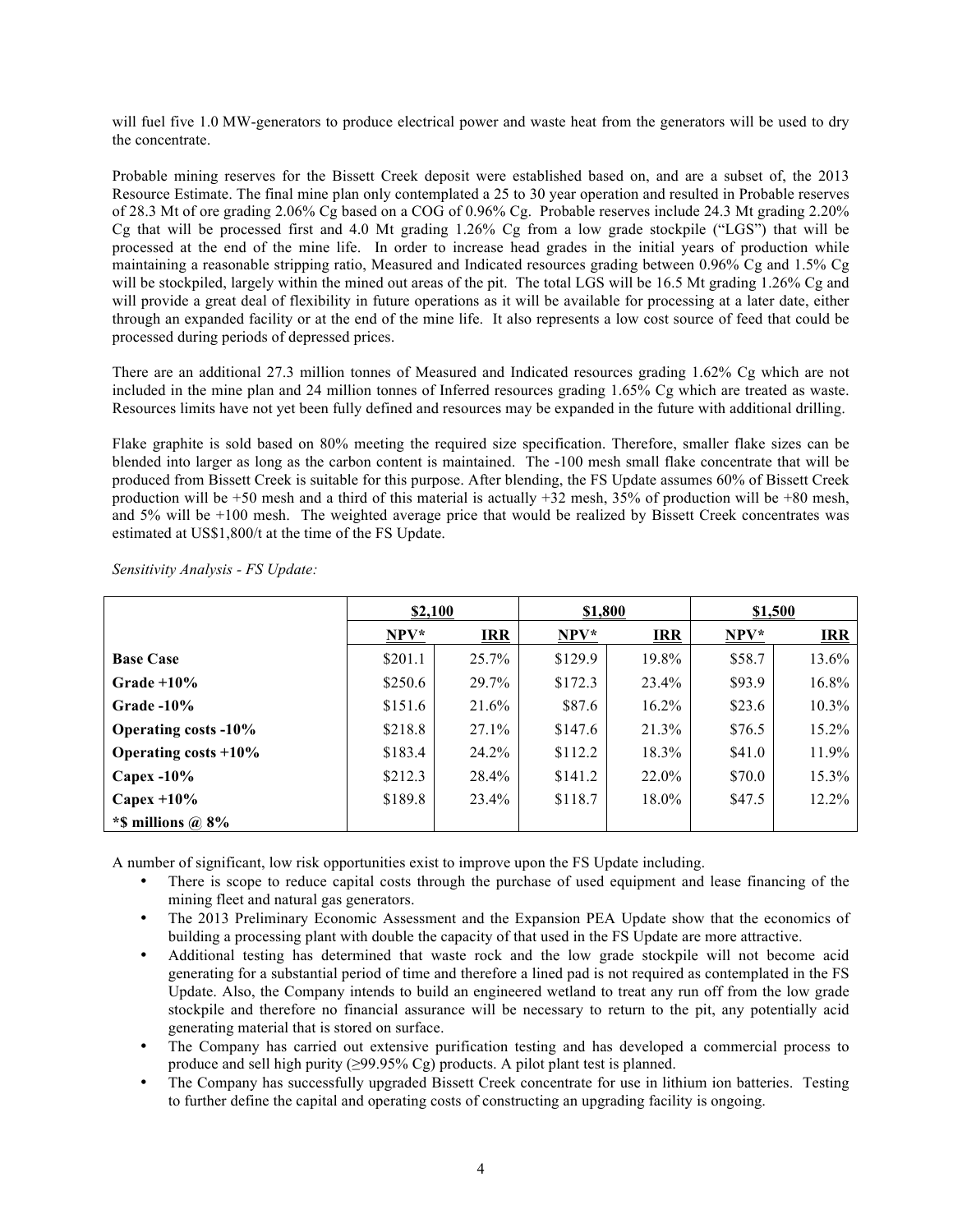No revenues or costs associated with mine expansion or upgrading and purifying to sell into value added markets are included in the FS or the FS update.

### **Expansion Preliminary Economic Assessment**

The Company completed and filed a NI 43-101 Technical Report with respect to a Preliminary Economic Assessment on an expansion case for Bissett Creek. The Expansion PEA was undertaken to demonstrate the ability to meet expected future growth in graphite demand by substantially increasing production from Bissett Creek based on Measured and Indicated resources only. The Expansion PEA was authored by Marc Leduc P. Eng. and estimates the economics of doubling mill throughput after three years of operation. It indicates that Bissett Creek has viable economics even at or below current depressed graphite price levels.

In 2014 the Company updated the Expansion PEA (the "Expansion PEA Update") in order to assess the economics of building a two Mtpa processing plant, at the outset, rather than increasing from one Mtpa to two Mtpa after three years of operation. For the Expansion PEA Update, Ken Kuchling, P.Eng., Senior Mining Associate of P&E Mining Consultants Inc. ("P&E") modified the Expansion PEA mine plan to commence production at the expanded 2.0 Mtpa production rate rather than ramping up in year three. Dan Peldiak, P.Eng. Principal Process Engineer, WorleyParsons Canada revised the capital and operating costs for the process plant. Andrew Bradfield, P.Eng. of P&E approved and authorized the disclosure of the technical information relating to the Expansion PEA Update. There is no requirement for a new NI 43-101 report relating to the Expansion PEA Update as the changes were not material. A press release was issued and filed on SEDAR and includes detailed cash flows relating to the Expansion PEA Update.

Both the Expansion PEA and the Expansion PEA Update show improved economics over the FS Update because production is essentially being doubled while capital costs increase by less than 50%. The Expansion PEA Update is a more optimal plan because it is more efficient to build one large mill rather than building a second parallel circuit after three years. However, a project this size has the potential to adversely affect prices, especially considering the volume of XL and XXL flake sizes that will be produced. The Company would only contemplate an expansion scenario if it had a strategic partner and secured offtake agreements.

|                                                                | 2013<br><b>FS Update</b> | 2013<br><b>Expansion</b><br><b>PEA</b> | 2014<br><b>Expansion</b><br><b>PEA Update</b> |
|----------------------------------------------------------------|--------------------------|----------------------------------------|-----------------------------------------------|
| Reserves/resources (million tonnes)*                           | $28.3*$                  | $39.4*$                                | $40.5^1$                                      |
| Feed Grade (% graphitic carbon)                                | $2.06\%*$                | 1.85%*                                 | $1.83\%$ <sup>1</sup>                         |
| Waste to ore ratio                                             | 0.79                     | 0.24                                   | 0.25                                          |
| Processing rate (tonnes per day - 92% availability)            | 2,670                    | 2,670-5,340                            | 5,480                                         |
| Mine life (years)                                              | 28                       | 22                                     | 21                                            |
| Mill recovery                                                  | 94.7%                    | 94.7%                                  | 94.7%                                         |
| Average annual production                                      | 20,800t                  | 33,183t                                | $44,200^2$                                    |
| Initial capital cost (\$ millions - including 10% contingency) | \$101.6M                 | \$101.6M                               | \$134.1                                       |
| Expansion capital                                              | NA                       | \$45.2M                                | NA                                            |
| Sustaining capital                                             | \$43.0                   | \$58.7M                                | \$55.1                                        |
| Cash operating costs (\$/tonne of concentrate)                 | \$795/t                  | \$695/t                                | \$736                                         |
| Mining costs (\$/tonne of ore)                                 | \$5.63                   | \$4.05                                 | \$3.74                                        |
| Processing costs (\$/tonne of ore)                             | \$8.44                   | \$7.35                                 | \$7.78                                        |
| General and administrative costs (\$/tonne of ore)             | \$2.50                   | \$1.45                                 | \$1.45                                        |
| CDN/US dollar exchange rate                                    | 0.95                     | 0.95                                   | 0.95                                          |

### *Summary of PEA Results*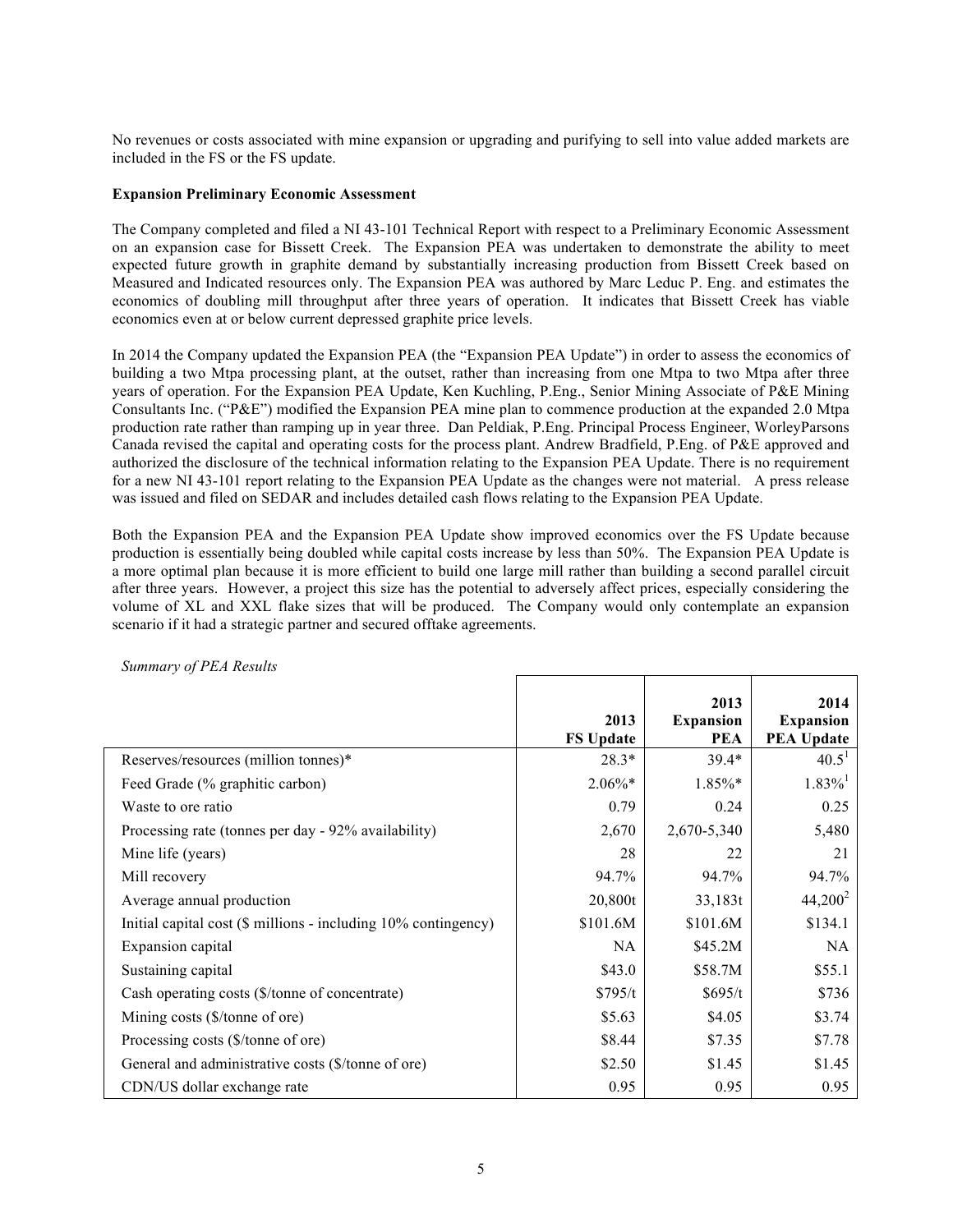**\*The probable reserve in the FS update consists of 24 million tonnes ("Mt") grading 2.20% Cg and 4.0 Mt of low grade stockpile ("LGS") grading 1.26% Cg. The PEA accelerates the processing of the probable reserve and processes an additional 11.1 million tonnes of measured and indicated resources from the LGS at the end of the mine life. All grades are diluted.**

**<sup>1</sup> Potentially economically extractable resources are based on the 24 million tonne probable reserve grading 2.20% Cg (as estimated in the FS Update) being processed first followed by the processing of 16.1 million tonnes of Measured and Indicated resources grading 1.26 % Cg from a low grade stockpile.** *Mineral resources that are not mineral reserves do not have demonstrated economic viability.* 

#### **<sup>2</sup> first 10 years**

|                                      | FS<br><b>Update</b> | <b>Expansion PEA</b><br>(base case) |         | <b>Expansion PEA Update</b><br>(base case) |         |         |         |
|--------------------------------------|---------------------|-------------------------------------|---------|--------------------------------------------|---------|---------|---------|
| Graphite prices (US\$ per tonne)     | \$1,800             | \$2,100                             | \$1,800 | \$1,500                                    | \$2,100 | \$1,800 | \$1,500 |
| Pre tax NPV $@8\%$ (CDN\$ millions)  | \$129.9             | \$335.6                             | \$231.0 | \$126.6                                    | \$380.9 | \$264.7 | \$148.4 |
| Pre tax IRR $(\% )$                  | 19.8%               | 33.0%                               | 26.3%   | 18.8%                                      | 40.7%   | 31.7%   | 22.2%   |
| After tax $NPV@8\%$ (CDN\$ millions) | \$89.3              | \$221.9                             | \$150.0 | \$77.3                                     | \$257.9 | \$178.9 | \$99.0  |
| After tax IRR $(\% )$                | 17.3%               | 27.7%                               | 22.0%   | $15.7\%$                                   | 33.9%   | 26.7%   | 18.9%   |

### **Corporate Developments**

On February 8, 2016, the Company announced that a major international engineering company had completed a fatal flaw analysis and scoping study with respect to the Company's proprietary purification process. It was concluded that Northern's process does not present any major technical challenges, can be carried out using relatively standard processing equipment and will not generate any harmful waste products. Capital costs are estimated at approximately US\$10.5 million (including a 35% contingency) for a facility to purify 5,000 tonnes per year of either flake graphite concentrate or spherical graphite, the anode material used in lithium ion batteries. Operating costs to purify spherical graphite to 99.95%C were estimated at approximately US\$0.50/kg. Capital and operating costs are based on conservative reagent volumes and retention times and could be reduced with further testing and optimization which will be done through the construction of a pilot plant.

On October 27, 2016, Elcora Advanced Materials Corp, Northern Graphite Corporation, Nouveau Monde Mining Enterprises Inc., Metals of Africa Limited, Pyrotek Incorporated, and Coulometrics LLC announced that the micronizing and spheronizing mill acquired by the group has been installed and is operational. Northern also announced that Stephen Thompson, CFO resigned to pursue another opportunity and will not likely be replaced until the Bissett Creek Project moves closer to construction..

On March 24, 2017, the Company closed a non-brokered private placement and issued 8,333,333 units at a price of \$0.30 per unit for gross proceeds of \$2,500,000. Each unit consists of one common share and one half of one common share purchase warrant, with each full warrant entitling the holder to purchase one common share at a price of \$0.40 per share for a period of two years.

In April, 2017 the Company announced the results of additional metallurgical test work designed to optimize the purity of concentrates that will be produced from the Bissett Creek deposit. Testing carried out by SGS Lakefield ("SGS") evaluated new approaches to graphite processing developed since the Company completed the FS Update. SGS evaluated the effect on the flake size distribution and carbon content of graphite concentrates from using a stirred media mill instead of, or as a compliment to, the polishing mill. The stirred media mill successfully increased the overall purity of an earlier pilot plant concentrate from 93.4 to 97.9% Cg. The increase was mainly attributable to the smaller size fractions which averaged over 97% Cg. The higher purity of the finer materials will further enhance the price and marketability of the Bissett Creek concentrates.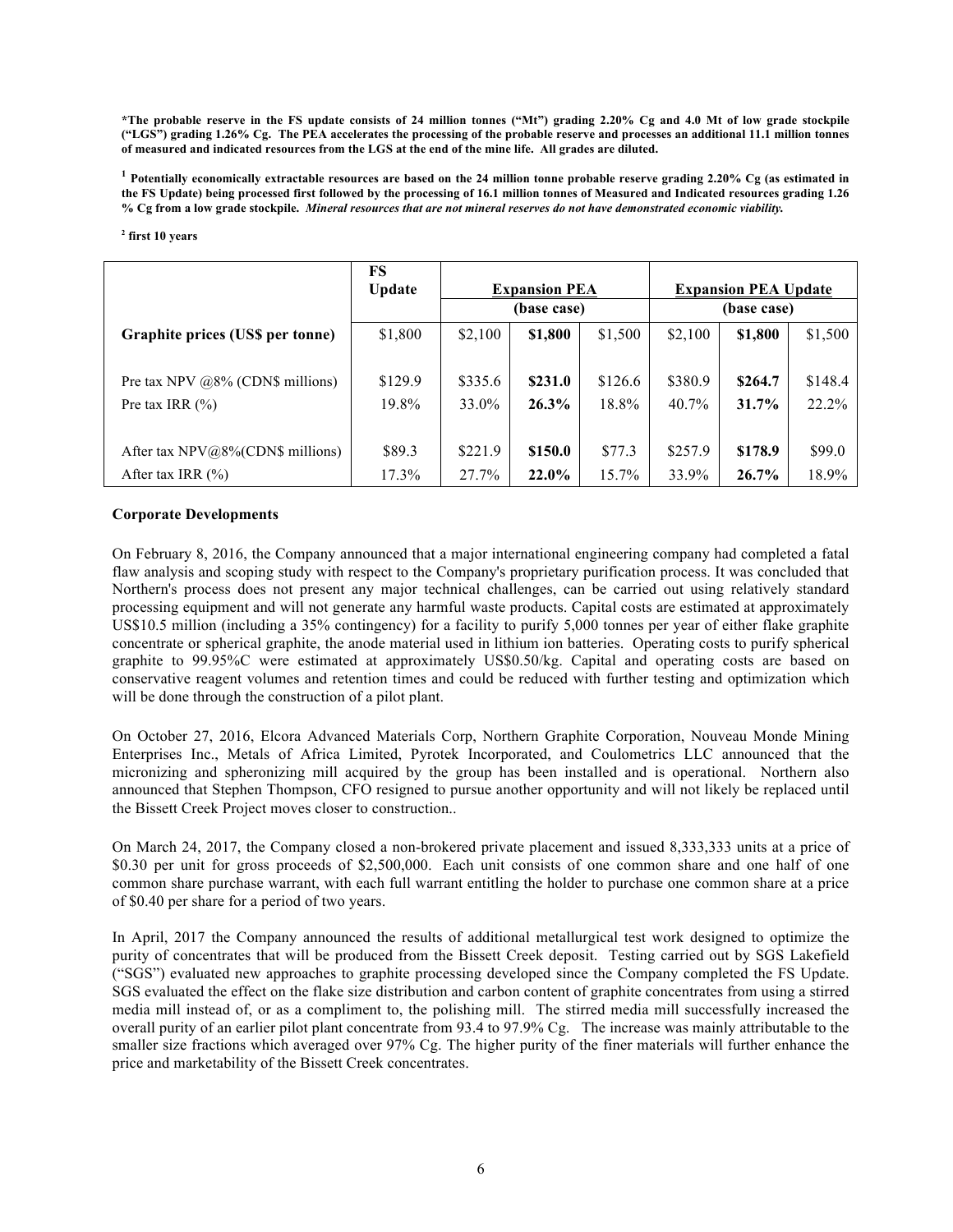### **Selected Information**

The selected financial information set out below is based on and derived from the Financial Statements which have been prepared in accordance with IFRS.

|                                                            | Three months ended<br><b>March 31, 2017</b> | Three months ended<br><b>March 31, 2016</b> |
|------------------------------------------------------------|---------------------------------------------|---------------------------------------------|
|                                                            | S                                           |                                             |
| <b>Statement of Operations and Comprehensive Loss Data</b> |                                             |                                             |
| <b>Total Revenue</b>                                       | Nil                                         | Nil                                         |
| <b>Total Expenses</b>                                      | 155,275                                     | 149,638                                     |
| Net Income/(Loss)                                          | (155, 275)                                  | (148, 025)                                  |
| Net Income/(Loss) per Share – basic and diluted            | (0.00)                                      | (0.00)                                      |
| <b>Statement of Financial Position Data</b>                | As at                                       | As at                                       |
|                                                            | <b>March 31, 2017</b>                       | <b>December 31, 2016</b>                    |
| <b>Total Assets</b>                                        | 15,596,111                                  | 13,405,650                                  |
| Total Long-Term Debt                                       | Nil                                         | Nil                                         |
| <b>Total Liabilities</b>                                   | 385,922                                     | 402,416                                     |
| Shareholders' Equity:                                      |                                             |                                             |
| Share Capital                                              | 23, 207, 358                                | 21,459,258                                  |
| Equity                                                     | 15,210,189                                  | 13,003,234                                  |

## **Results of Operations**

|                                            |                          | Three months ended March 31 |
|--------------------------------------------|--------------------------|-----------------------------|
|                                            | 2017                     | 2016                        |
|                                            | \$                       | S                           |
| General and administrative expenses        |                          |                             |
| Management and consulting fees             | 42,633                   | 61,408                      |
| Legal and audit                            | 5,391                    | 2,621                       |
| Office and miscellaneous                   | 55,187                   | 59,502                      |
| Share-based payments                       | 42,422                   | 8,880                       |
| Depreciation                               | 9,642                    | 17,227                      |
| Total                                      | 155,275                  | 149,638                     |
|                                            |                          |                             |
| <b>Loss from operations</b>                | (155, 275)               | (149, 638)                  |
| Interest income                            | $\overline{\phantom{0}}$ | 1,613                       |
| <b>Income before taxes</b>                 | (155, 275)               | (148, 025)                  |
| Tax expense                                | $\overline{\phantom{a}}$ |                             |
| Loss and comprehensive loss for the period | (155, 275)               | (148, 025)                  |

Management and consulting fees decreased from \$61,408 in the first three months of 2016 to \$42,633 in the first three months of 2017 primarily as a result of a reduction in the amounts being paid to senior management and reductions in the amount of total time billed by consultants. Office and miscellaneous expenses decreased slightly from \$59,502 in the first three months of 2016 to \$55,187 in the first three months of 2017 due to slightly lower investor relations and promotion expenditures. During the first three months of 2017, the Company recognized \$42,422 (2016-\$8,880) in share-based payments related to stock options. Depreciation expenses decreased to \$9,642 in the three months ended March 31, 2017 (2016-\$17,227).

For the three months ended March 31, 2017, the Company recorded a loss and comprehensive loss of \$155,275, or \$0.00 per share, compared to a loss and comprehensive loss of \$148,025, or \$0.00 per share, in the same period of last year, primarily as a result of 2017 having included non-cash charges for share-based payment expense of \$42,422 related to stock options issued in April of 2016 which were only partially offset by decreased management and consulting fees and office and miscellaneous expenses.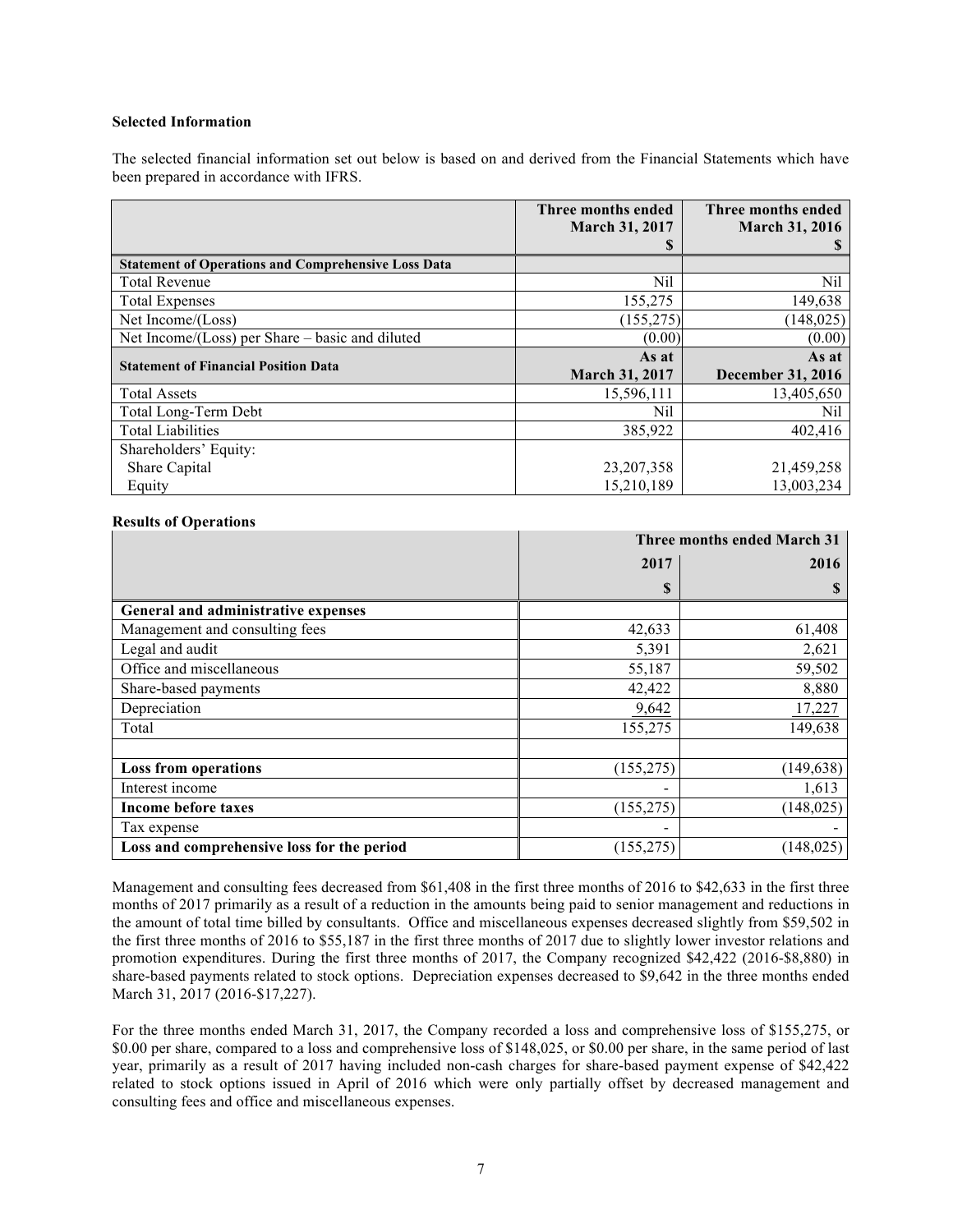Expenses capitalized to the Company's exploration and evaluation assets during the three months ended March 31, 2017 decreased to \$50,357 from \$72,090 in the same period last year as major areas of activity are near completion or activity levels have been reduced to conserve financial resources. Environmental and mine permitting expenses totaled \$6,126 versus \$nil in the first three months of 2016. Metallurgical expenses increased from \$15,748 to \$19,497 as work continued on spherical graphite testing. Site and royalty expenses increased to \$24,734 in the first three months of 2017 compared to \$8,350 in the same period last year.

### **Summary of Quarterly Results**

The summary of quarterly results has been prepared in accordance with IFRS.

| Year   |                | <b>Interest</b> |                   | Income (Loss) |
|--------|----------------|-----------------|-------------------|---------------|
| ended  |                | Income          | <b>Total Loss</b> | Per share     |
| Dec 31 | <b>Ouarter</b> | S               | S                 | Ъ             |
| 2017   |                |                 | (155, 275)        | (0.00)        |
| 2016   | 4              | 1,835           | (254, 274)        | (0.00)        |
|        | 3              | 788             | (169, 549)        | (0.00)        |
|        | 2              | 1,345           | (1, 101, 945)     | (0.02)        |
|        |                | 1,613           | (155, 525)        | (0.00)        |
| 2015   | 4              | 4,741           | (164, 476)        | (0.00)        |
|        | 3              | 2,359           | (118, 945)        | (0.00)        |
|        | $\overline{2}$ | 1,852           | (235,907)         | (0.01)        |
|        |                | 3,247           | (516, 948)        | (0.01)        |
| 2014   | 4              | 8,748           | (142, 374)        | (0.00)        |

The Company, as an exploration stage company, experiences a high degree of variability in its quarterly results. The Company's expenses are not related to the regular and continuous activities that take place when a mine is in production. In the first three months of 2015, the Company awarded stock options which contributed \$249,723 to the increase in loss & comprehensive loss. In the second quarter of 2016, the Company awarded stock options which contributed \$884,318 to the increase in loss & comprehensive loss.

### **Liquidity and Capital Resources**

The Company's working capital increased from \$692,183 at December 31, 2016 to a March 31, 2017 balance of \$2,858,424 as a result of a \$2,500,000 private placement that was completed on March 24, 2017. As at March 31, 2017 the Company had \$2,917,236 in cash, receivables, and prepaid expenses, compared to \$767,489 as at December 31, 2016.

The Company has a long-term reclamation deposit with the Ministry of Finance for the Province of Ontario of \$815,689. The MCP requires the Company to deposit an additional \$800,000 prior to placing any footings in the ground for construction of structures such as buildings and dams and \$729,088 prior to the commencement of commercial production. The deposit accrues interest and represents a financial guarantee to the Province of Ontario that the Company will effect the proper reclamation and closure of the Bissett Creek site when activities are terminated pursuant to the MCP. The Company is responsible for any reclamation costs in excess of the deposit.

### **Contractual Obligations**

As at March 31, 2017, the Company had no contractual obligations (commitments as at December 31, 2016 – \$Nil) to purchase goods or services that are enforceable and legally binding on the Company.

## **Off Balance Sheet Arrangements**

The Company does not have any off balance sheet arrangements.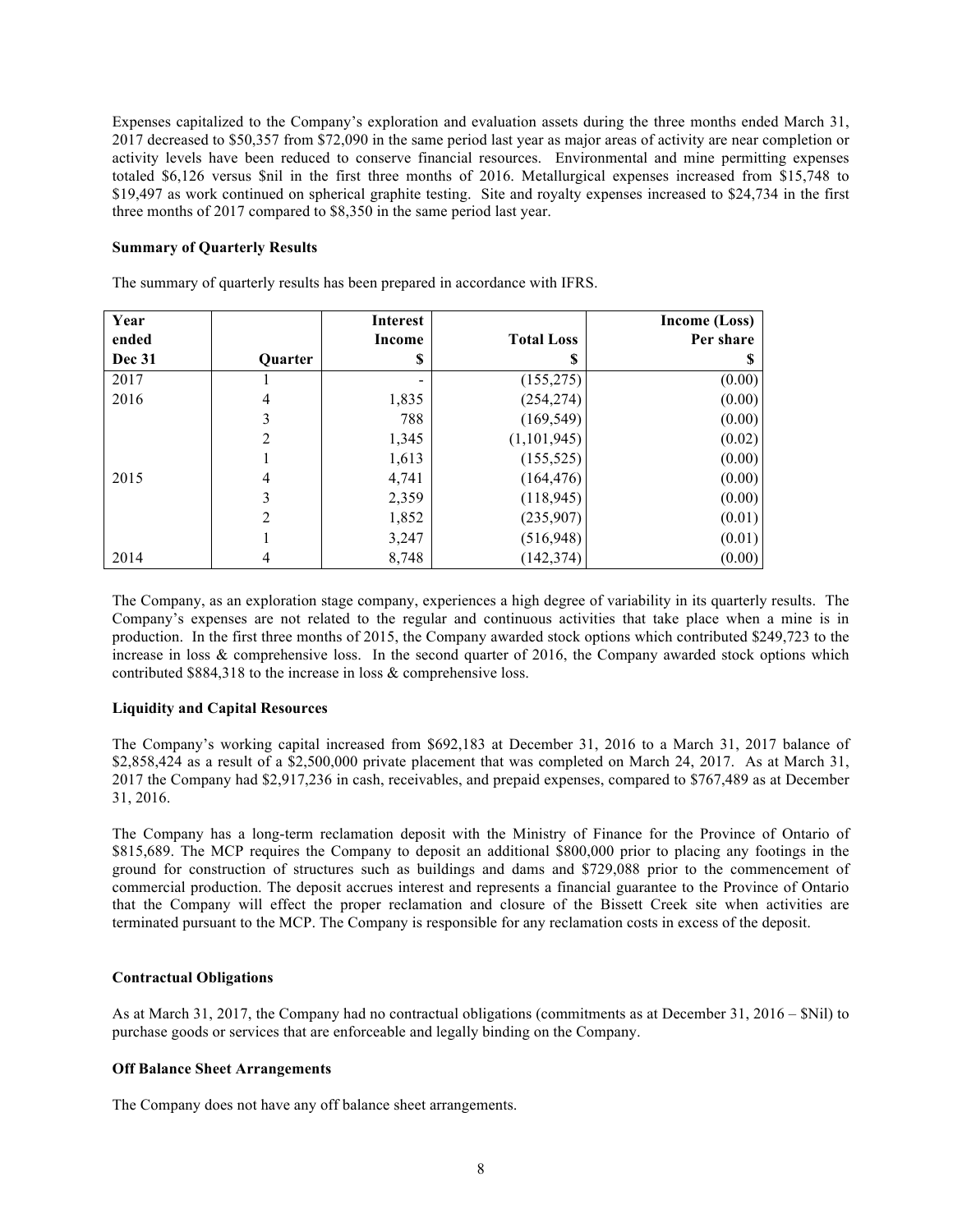### **Transactions with Related Parties**

*Major Shareholder* The Company has no major shareholder

### *Key Management Compensation*

In the three months ended March 31, 2017, the Company expensed management fees to companies owned and controlled by key management personnel of \$nil (2016 – \$19,625), and paid salary and compensation to key management personnel of \$30,000 (2015 – \$30,000). In the three months ended March 31, 2017, the Company provided employee benefits totaling \$nil (2016 –\$2,537) to key management personnel.

### *Other Related Party Transactions*

During the three months ended March 31, 2017, the Company expensed office rental payments of \$3,750 (2016 – \$5,925) to a public company whose CEO and Director is also a Director of Northern*.*

## **Proposed Transactions**

The Company continually reviews potential merger, acquisition, investment and other joint venture transactions that could enhance shareholder value. At the current time, there are no reportable proposed transactions.

## **Changes in Accounting Policies**

### *Recent and future pronouncements issued*

Certain pronouncements were issued by the IASB or the International Financial Reporting Interpretations Committee ("IFRIC") that are mandatory for accounting periods after December 31, 2016. Pronouncements that are not applicable or do not have a significant impact to the Company have been excluded from the discussion below. The Company is currently evaluating the potential impacts of these new standards.

IFRS 9, Financial Instruments (effective January 1, 2018) introduces new requirements for the classification and measurement of financial assets, and will replace IAS 39. IFRS 9 uses a single approach to determine whether a financial asset is measured at amortized cost or fair value, replacing the multiple classification options available in IAS 39.

IFRS 16, Leases, was issued by the IASB in January 2016. The new standard brings most leases on balance sheet for lessees under a single model, eliminating the distinction between operating and finance leases. Lessor accounting however remains largely unchanged and the distinction between operating and finance leases is retained. This standard is effective for annual reporting periods on or after January 1, 2019. Early adoption is permitted if IFRS 15 has also been adopted.

IFRS 15 replaces the previous revenue standard IAS 18, Revenue, and the related Interpretations on revenue recognition. The standard scopes out contracts that are considered to be lease contracts, insurance contracts and financial instruments. The new standard is a control-based model as compared to the existing revenue standard which is primarily focused on risks and rewards. Under the new standard, revenue is recognized when a customer obtains control of a good or service. Transfer of control occurs when the customer has the ability to direct the use of and obtain the benefits of the good or service. This standard is effective for reporting periods beginning on or after January 1, 2018.

# **Critical Accounting Estimates and Judgements**

The preparation of the Financial Statements requires Management to make estimates, assumptions, and judgements about the future that affect the amounts recorded in the Financial Statements. These estimates, assumptions, and judgements are based on the Company's experience and management's expectations about future events that are believed to be reasonable under the circumstances. They are continually being re-evaluated based on new facts and experience. Actual results may differ from estimates, assumptions and judgements. The effect of a change in an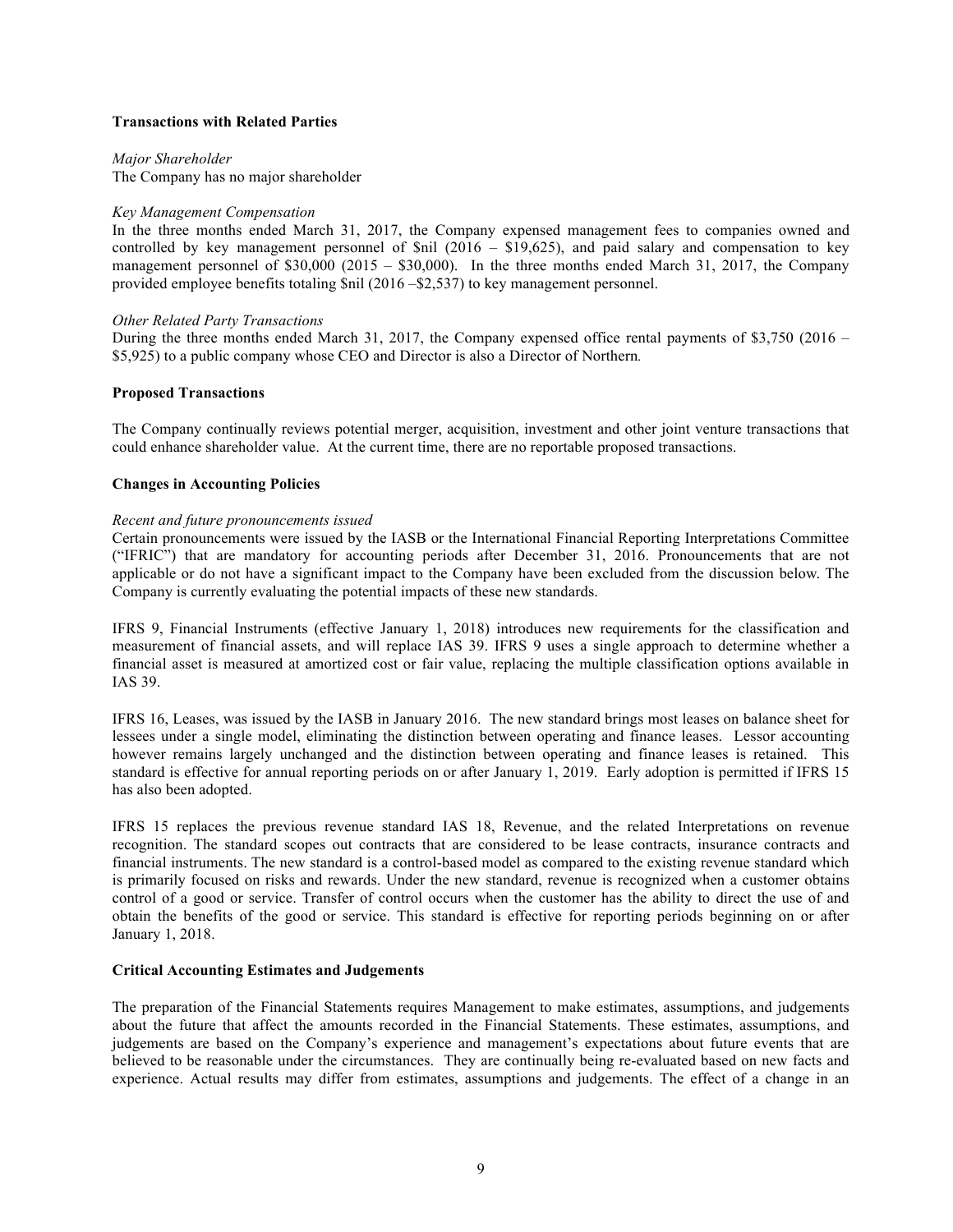accounting estimate is recognized prospectively in the period of change and future periods if the change impacts both periods.

Significant estimates used in the preparation of the Financial Statements include, but are not limited to:

- (i) asset carrying values and impairment charges
- (ii) the economic recoverability of exploration expenditures incurred and the probability of future economic benefits from development expenditures incurred
- (iii) the expected costs of asset retirement obligations, and
- (iv) the calculation of share-based compensation and warrants which includes the assumptions used in the Black-Scholes option pricing model including volatility, estimated forfeiture rates and expected time until exercise

Significant judgements used in the preparation of the Financial Statements include, but are not limited to:

- (i) those relating to the assessment of the Company's ability to continue as a going concern
- (ii) the useful lives and related depreciation of property and equipment
- (iii) the identification of separately identifiable components in property and equipment where their respective cost is significant in comparison to the total cost
- (iv) the classification of expenditures as exploration and evaluation assets, and
- (v) the recognition of deferred tax

### **Critical Accounting Policies**

The Company believes the following critical accounting policies affect its more significant judgments and estimates used in the preparation of its financial statements.

## *Going Concern*

The critical assumption made by management is that the Company will continue to operate as a going concern. The Company is an exploration stage company that incurred a net loss of \$155,275 for the three months ended March 31, 2017 (2016 - \$148,025) and has an accumulated deficit of \$11,635,874 since the inception of the Company. The Company completed a private placement on March 24, 2017 with gross proceeds of \$2,500,000 and as at March 31, 2017, had working capital of \$2,858,424. This level of working capital will enable the Company to continue as a going concern for at least the next 12 months. However, substantial additional capital, estimated at \$101.6M in the Company's FS update, is required to ultimately build a mine and processing plant at Bissett Creek and to enable the Company to enter production and continue its operations. There is a high degree of risk and many inherent uncertainties in the mining industry and there is no assurance management will be successful in its endeavours.

The Financial Statements have been prepared on a going concern basis, which assumes that the Company will be able to continue in operation for the foreseeable future and will be able to realize its assets and discharge its liabilities and commitments in the normal course of business.

With the continuation of weak investor sentiment in the graphite and resource sectors for an extended period of time, there exists a material uncertainty as to the Company's ability to raise additional funds on favourable terms. The Company's activities have considerable scope for flexibility in terms of the amount and timing of expenditures. The Company will thoroughly assess all such activities before undertaking them in advance of securing additional financing. The Company's Financial Statements do not include any adjustments that might result from negative outcomes with respect to these uncertainties.

# *Impairment of Long-Lived Assets*

At each balance sheet date, the Company assesses whether there is any indication that any long-lived assets or finite life tangible assets are impaired. The Company monitors the recoverability of long-lived assets based on factors such as current market value, future asset utilization, business climate and future undiscounted cash flows expected to result from the use of the assets. An impairment is recognized if the recoverable amount, determined as the higher of an asset's fair value less cost to sell and the discounted future cash flows generated from use and eventual disposal of an asset, is less than its carrying value. Where the carrying amount of an asset exceeds its recoverable amount, the asset is considered impaired and is written down to its recoverable amount.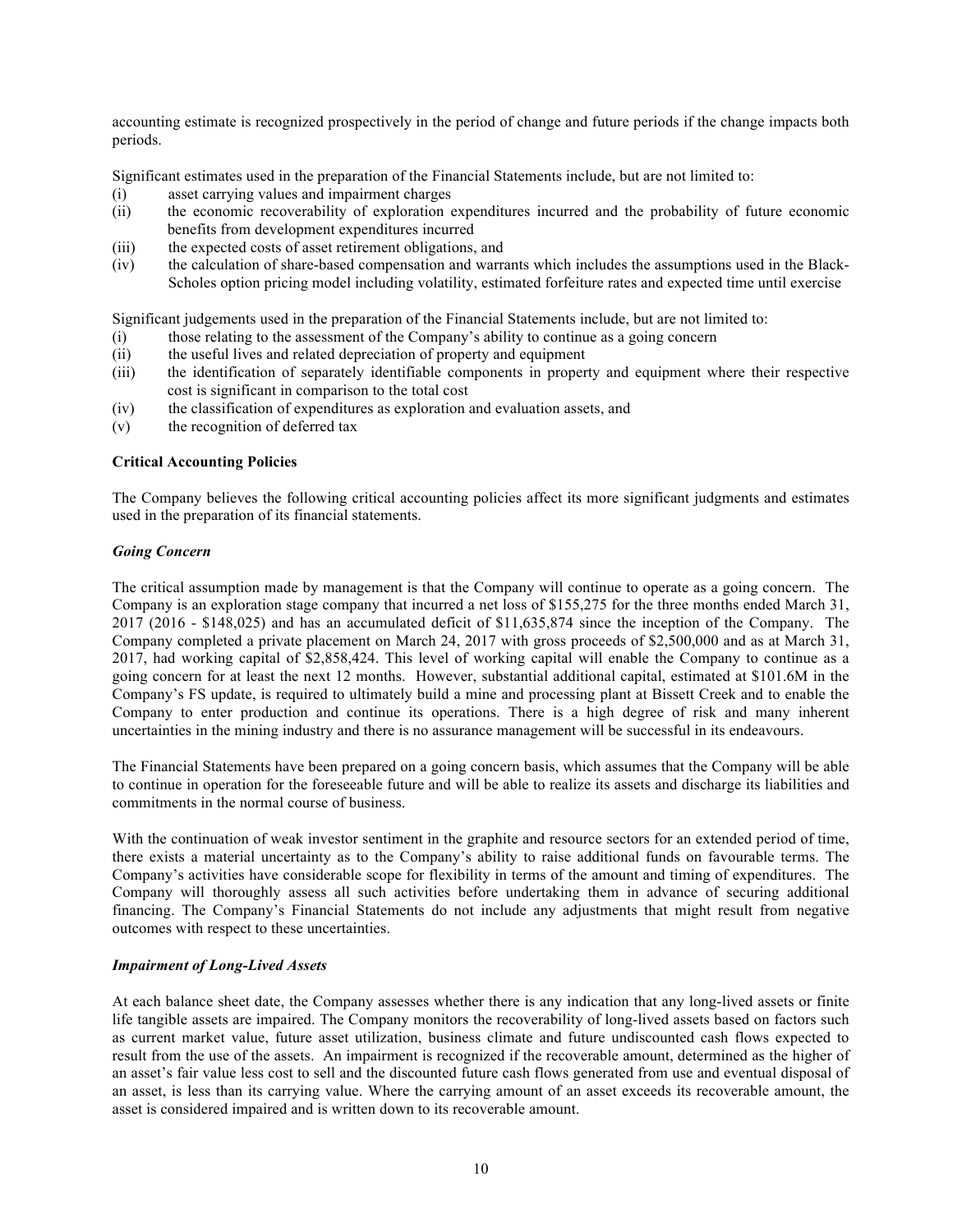Mining properties and exploration and evaluation assets are also assessed for impairment upon the transfer of exploration and evaluation assets to development assets regardless of whether facts and circumstances indicate that the carrying amount of the exploration and evaluation assets is in excess of their recoverable amount.

### *Mining properties and exploration and evaluation expenditures*

Mining properties correspond to acquired interests in mining exploration permits/claims/leases which include the rights to explore, mine, extract and sell all minerals from such permits/claims/leases. All pre-exploration costs, i.e. costs incurred prior to obtaining the legal right to undertake exploration and evaluation activities on an area of interest, are expensed as incurred. Once the legal right to explore has been acquired, exploration and evaluation expenditures are capitalized in respect of each identifiable area of interest until the technical feasibility and commercial viability of extracting a mineral resource are demonstrated.

General and administration expenditures relating to exploration are capitalized where they can be directly attributed to the site undergoing exploration and evaluation.

Exploration and evaluation assets are carried at historical cost, less any impairment losses recognized.

When technical feasibility and commercial viability of extracting a mineral resource are demonstrated for an area of interest, the Company stops capitalizing exploration and evaluation costs for that area, tests recognized exploration and evaluation assets for impairment, and reclassifies any unimpaired exploration and evaluation assets either as tangible or intangible mine development assets according to the nature of the assets.

#### *Share-based compensation*

The Company has a share option plan (the "Plan") described in Note 6 of the Financial Statements. The Company measures the compensation cost of stock options issued under the Plan using the fair-value method as determined using the Black-Scholes option pricing model. Compensation costs are measured at the grant date based on the fair value of the award and are recognized over the vesting period in net income (loss) with a corresponding increase to contributed surplus. Upon exercise, common shares are issued from treasury and the amount reflected in contributed surplus is credited to share capital, as adjusted for any consideration paid.

The Black-Scholes option pricing model incorporates highly subjective assumptions, including volatility, estimated forfeiture rates and expected time until exercise, which affect the calculated values. At the end of each reporting period, the Company reviews the option pricing model and updates model inputs for any changes for the purposes of determining the fair value of new grants, and reflects the impact of changes to non-market input estimates for previous grants in net income (loss) with a corresponding adjustment to contributed surplus.

#### *Restoration and site closure provision*

The Company has an obligation to reclaim its mining property after the minerals have been mined from the site, and has estimated the costs necessary to comply with existing reclamation standards. The fair value of an asset retirement obligation is recorded in the period in which it is incurred. When the liability is initially recorded, the cost is capitalized by increasing the carrying amount of the related long-lived asset. Over time, the liability is adjusted to reflect the passage of time (accretion expense) and for changes in estimated future cash flows. Accretion expense is charged to the statement of comprehensive profit or loss, while adjustments related to changes in estimated cash flows are recorded as increases or decreases in the carrying value of the asset. The capitalized cost is amortized over the useful life of the related asset. Upon settlement of the liability, a gain or loss is recorded if the actual costs incurred are different from the liability recorded.

### *Income Taxes*

The Company uses the asset and liability method of accounting for income taxes. Under this method, deferred tax is determined based on differences between the financial statement carrying values of existing assets and liabilities and their respective income tax bases (temporary differences), and losses carried forward. Deferred tax is measured using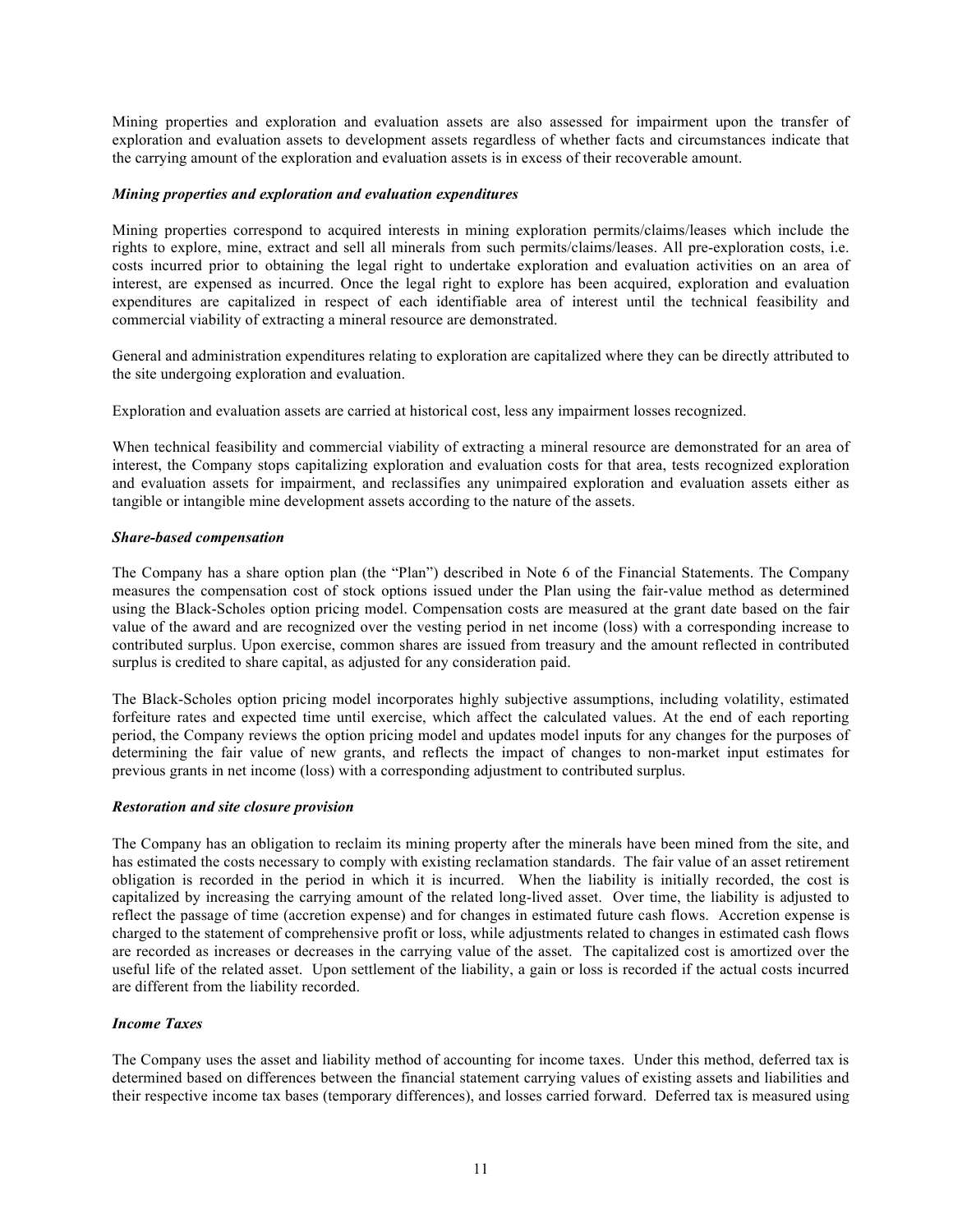the enacted tax, or substantially enacted tax rates which will be in effect when the temporary differences are likely to reverse. The effect on deferred tax of a change in tax rates is included in operations in the period in which the change is enacted. The amount of deferred tax recognized is limited to the amount of the benefit that is probable.

Deferred tax and the recognition and measurement of uncertain tax positions are subject to various assumptions and management judgement. Actual results may differ from these estimates. In circumstances where the applicable tax laws and regulations are either unclear or subject to ongoing varying interpretations, it is reasonably possible that changes in these estimates could occur that materially affect the amounts of deferred tax recorded at March 31, 2017.

### **Financial instruments**

All financial instruments are required to be measured at fair value on initial recognition. Measurement in subsequent periods depends upon whether the financial instrument is classified as fair value through profit or loss ("FVTPL"), available-for-sale assets, held-to-maturity investments, loans and receivables, or other liabilities measured at amortized cost ("Other Financial Liabilities"). Financial instruments classified as FVTPL are measured at fair value with unrealized gains and losses recognized in the statement of operations. Available-for-sale asset financial instruments are measured at fair value with unrealized gains and losses recognized in other comprehensive income. Financial assets classified as held-to-maturity investments, loans and receivables and Other Financial Liabilities, are measured at amortized cost. Transaction costs in respect of financial assets and liabilities which are FVTPL are recognized in profit or loss immediately. Transaction costs in respect of Other Financial Instruments are included in the initial fair value measurement of the financial instrument.

The Company may enter into derivative contracts or, financial instruments and non-financial contracts containing embedded derivatives. Embedded derivatives are required to be accounted for separately at fair value as derivatives when the risks and characteristics of the embedded derivatives are not closely related to those of their host contract, and the host contract is not carried at fair value.

## **Disclosure of Outstanding Share Data (as at May 12, 2017):**

### *Common Shares*

Authorized: Unlimited number of common shares. Outstanding: 59,817,612 common shares.

# *Warrants*

A summary of the Company's warrants outstanding and exercisable at May 12, 2017 is presented below:

|                       | Warrants    | Warrants    |                    |
|-----------------------|-------------|-------------|--------------------|
| <b>Exercise price</b> | outstanding | exercisable | <b>Expiry date</b> |
| \$0.80                | 1.051.499   | 1,051,499   | July 9, 2017       |
| \$0.35                | 455,000     | 455,000     | March 24, 2018     |
| \$0.40                | 4,166,666   | 4,166,666   | March 24, 2019     |

# *Share Options*

A summary of the Company's share options outstanding and exercisable at May XX, 2017 is presented below:

|                       | <b>Options</b> | <b>Options</b> |                    |
|-----------------------|----------------|----------------|--------------------|
| <b>Exercise price</b> | outstanding    | exercisable    | <b>Expiry date</b> |
| \$0.75                | 200,000        | 200,000        | May 15, 2017       |
| \$0.50                | 275,000        | 275,000        | June 30, 2017      |
| \$0.70                | 50,000         | 50,000         | June 30, 2017      |
| \$0.85                | 500,000        | 500,000        | December 20, 2017  |
| \$0.75                | 100,000        | 100,000        | May 19, 2018       |
| \$0.70                | 600,000        | 600,000        | January 9, 2020    |
| $$0.50*$              | 2,775,000      | 2,275,000      | April 27, 2021     |
|                       | 4,500,000      | 4,000,000      |                    |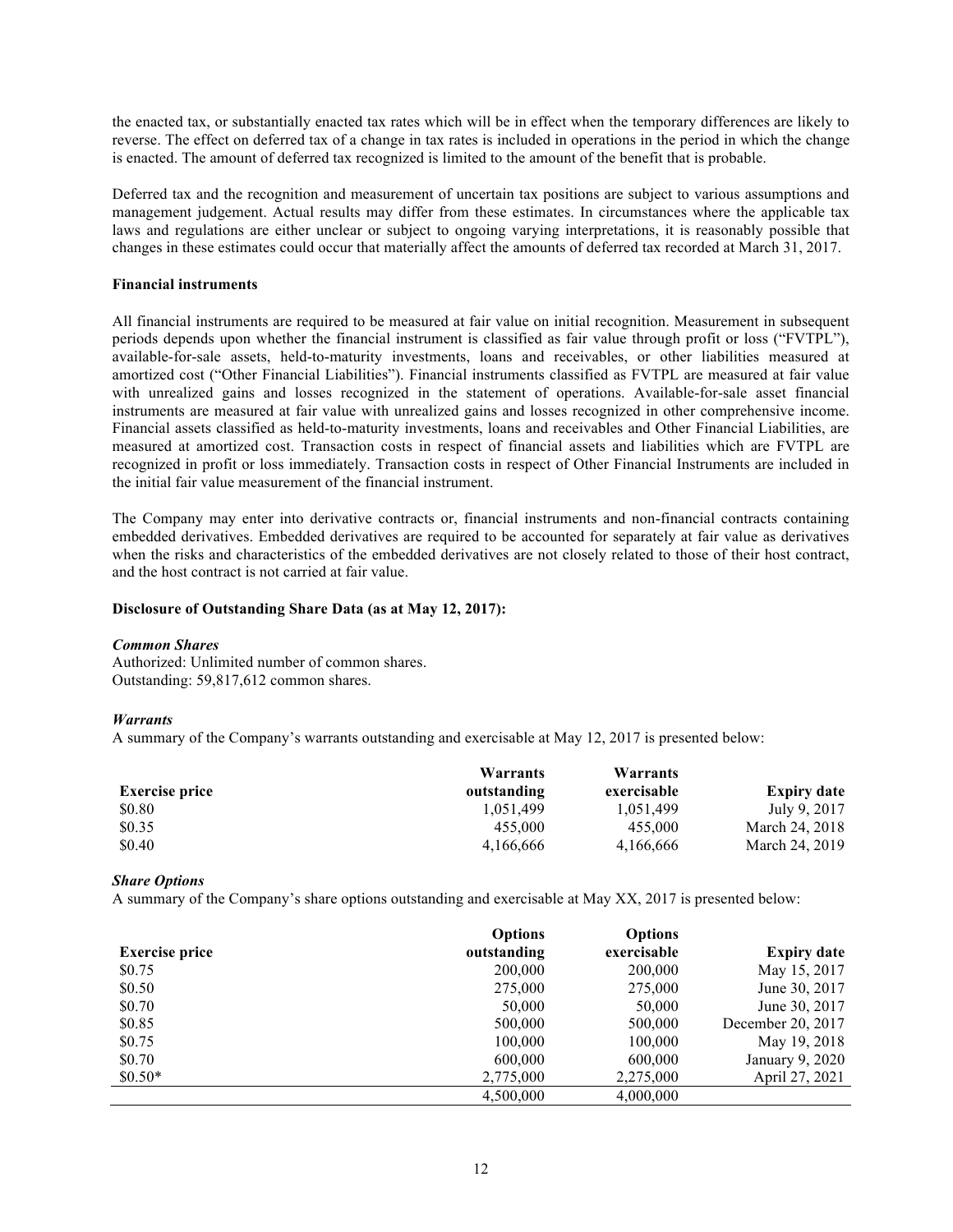**\*500,000 of the stock options granted to non-executive directors will be subject to an escrow agreement and cannot be exercised until they have been ratified by a majority vote of disinterested shareholders to be held at Northern's 2017 annual general meeting. The balance of the stock options can be exercised at any time.**

### **Trends**

There are significant uncertainties regarding the prices of industrial minerals and in the availability of equity financing for the purposes of mineral exploration and development. For instance, the prices of industrial minerals, including graphite, have fluctuated widely in recent years and it is expected that wide fluctuations may continue. Management of the Company is not aware of any trend, commitment, event or uncertainty both presently known or reasonably expected by the Company to have a material adverse effect on the Company's business, financial condition or results of operations other than the normal speculative nature of the natural resource industry and the risks disclosed below under the heading "Risk Factors".

# **Risk Factors**

An investment in the Company's common shares is speculative and subject to risks and uncertainties. The occurrence of any one or more of these risks or uncertainties could have a material adverse effect on the value of any investment in the Company and the business, prospects, financial position, financial condition or operating results of the Company. The risk factors noted below, in no specific order, are not an exhaustive list of all risk factors associated with an investment in the Company's common shares or in connection with the operations of the Company.

- Exploration stage company developing one single asset;
- The highly speculative nature of mineral exploration and development;
- No history of mineral development and production;
- Mining operations and no insurance coverage on the inherent risks of such operations;
- Limited operating history and financial resources;
- Governmental and Environmental regulation, permits and compliance;
- The reliability of results of prior exploration work;<br>• Reliance on management and experts:
- Reliance on management and experts;
- Reliability of proprietary technologies;
- Intellectual property protection;
- Competition and the over supply of graphite from other operations;
- Risk to infrastructure;
- The possibility of conflicts of interest for the Company's directors and/or officers;
- The possibility of cost overruns, delays and construction risk;
- Competitive conditions;
- Title to property;
- Aboriginal land claims;<br>• Environmental risks and
- Environmental risks and hazards;
- Cost of land reclamation;
- Commodity prices;
- Price volatility and lack of active market;
- Litigation;
- No earning or dividend record and no anticipation of paying in foreseeable future.

For a more detailed discussion of the above risk factors, refer to the Company's Annual Information Form filed for the year ended December 31, 2016.

### **Cautionary Statement Regarding Forward-Looking Statements**

This MD&A contains "forward-looking statements" which reflect management's expectations regarding the Company's future growth, results of operations, performance and business prospects and opportunities. Such forward-looking statements may include, but are not limited to, statements with respect to the future financial or operating performance of the Company and its projects, the future price of graphite or other metal prices, the